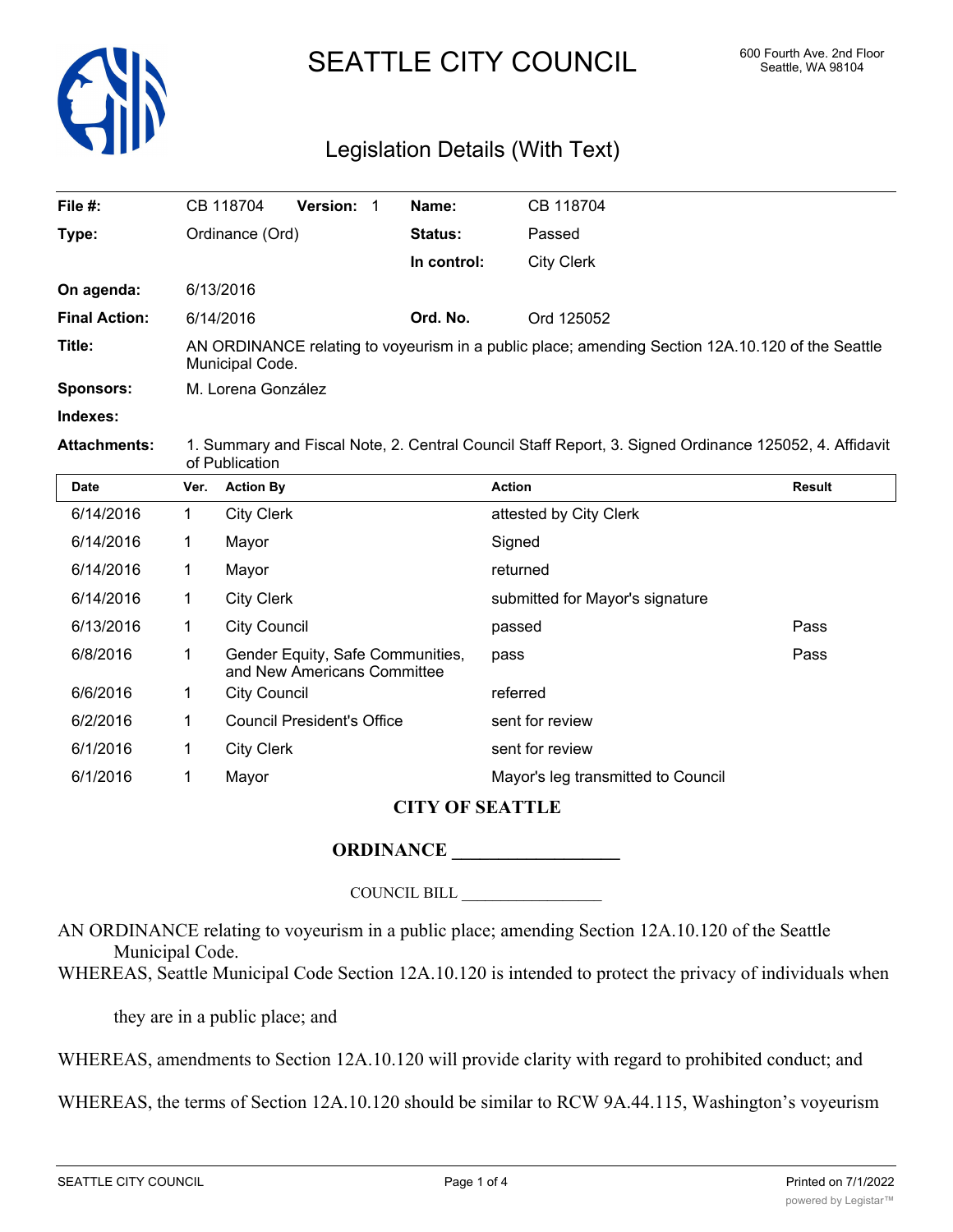statute, in order to ensure consistent application of the law;

NOW, THEREFORE,

### **BE IT ORDAINED BY THE CITY OF SEATTLE AS FOLLOWS**:

Section 1. Section 12A.10.120 of the Seattle Municipal Code, last amended by Ordinance 121071, is amended as follows:

#### **12A.10.120 Voyeurism in public places ((.))**

A. As used in this ((section)) Section 12A.10.120:

1. "Intimate areas" means any portion of a person's body or undergarments that are covered

by clothing and intended to be protected from public view.

2. "Photographs" or "films" means the making of a photograph, motion picture film,

videotape, digital image, or any other recording or transmission of the image of a person.

 $((\pm))$  3. "Public place" means an area generally open to the public, regardless of whether it is privately owned, and includes, but is not limited to, streets, sidewalks, bridges, alleys, plazas, parks, driveways, parking lots, transit stations, monorail trains, buses, commuter trains, shelters, tunnels, and buildings, including stores and restaurants.

((2. "Record" means to videotape, film, photograph, or record electronically.

3. "Transmit" means to send an image electronically.

4. "Intimate areas that the person has covered with clothing" does not include intimate areas visible through a person's clothing.

5. "Intimate areas" means any portion of a person's undergarments, pubic area, anus, buttocks, vulva, genitals, or female breast.))

4. "Circumstances where the person has a reasonable expectation of privacy" includes circumstances where one may reasonably expect to be safe from casual or hostile intrusion or surveillance.

5. "Surveillance" means secret observation of the activities of another person for the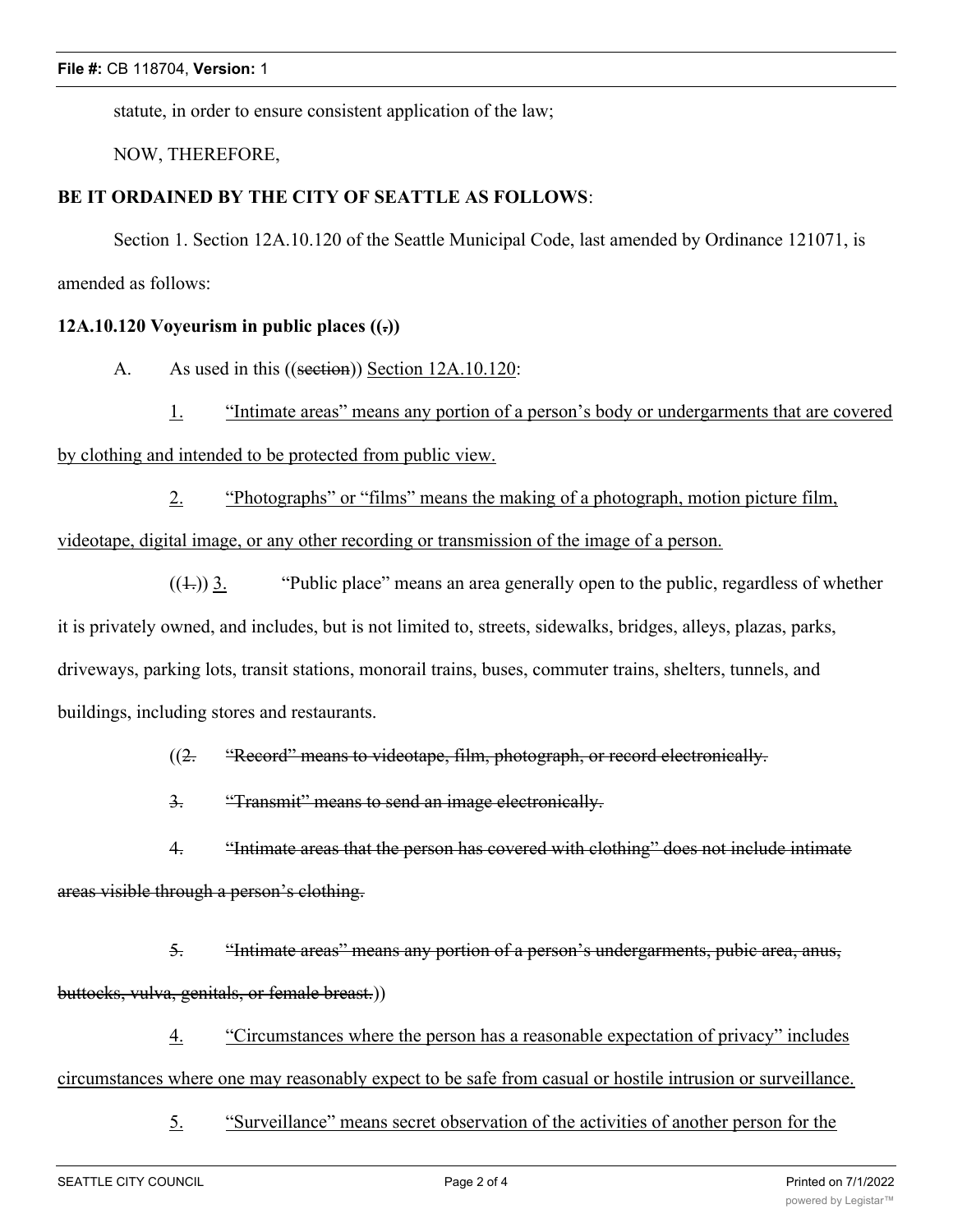purpose of spying upon and invading the privacy of the person.

B. A person is guilty of voyeurism in a public place if he or she intentionally ((records or transmits an image of another person's intimate areas that the person has covered with clothing and the image is taken while that person is in a public place and without that person's consent)) photographs or films the intimate areas of another person without that person's knowledge and consent and under circumstances where the person has a reasonable expectation of privacy while that person is in a public place.

C. Voyeurism in a public place is a gross misdemeanor. In addition to any penalties the court may impose, the court may order the destruction of any recording made in violation of this ((section)) Section 12A.10.120.

Section 2. Severability of provisions. If any provision of this ordinance or its application to any person or circumstance is held invalid, the remainder of this ordinance or the application of the terms and provisions to other persons or circumstances shall not be affected.

Section 3. This ordinance shall take effect and be in force 30 days after its approval by the Mayor, but if not approved and returned by the Mayor within ten days after presentation, it shall take effect as provided by Seattle Municipal Code Section 1.04.020.

Passed by the City Council the day of the case of the council state of the case of the case of the case of the case of the case of the case of the case of the case of the case of the case of the case of the case of the cas and signed by me in open session in authentication of its passage this day of  $, 2016.$ 

President of the City Council

Approved by me this day of the same capacity of the same capacity of  $\sim$  2016.